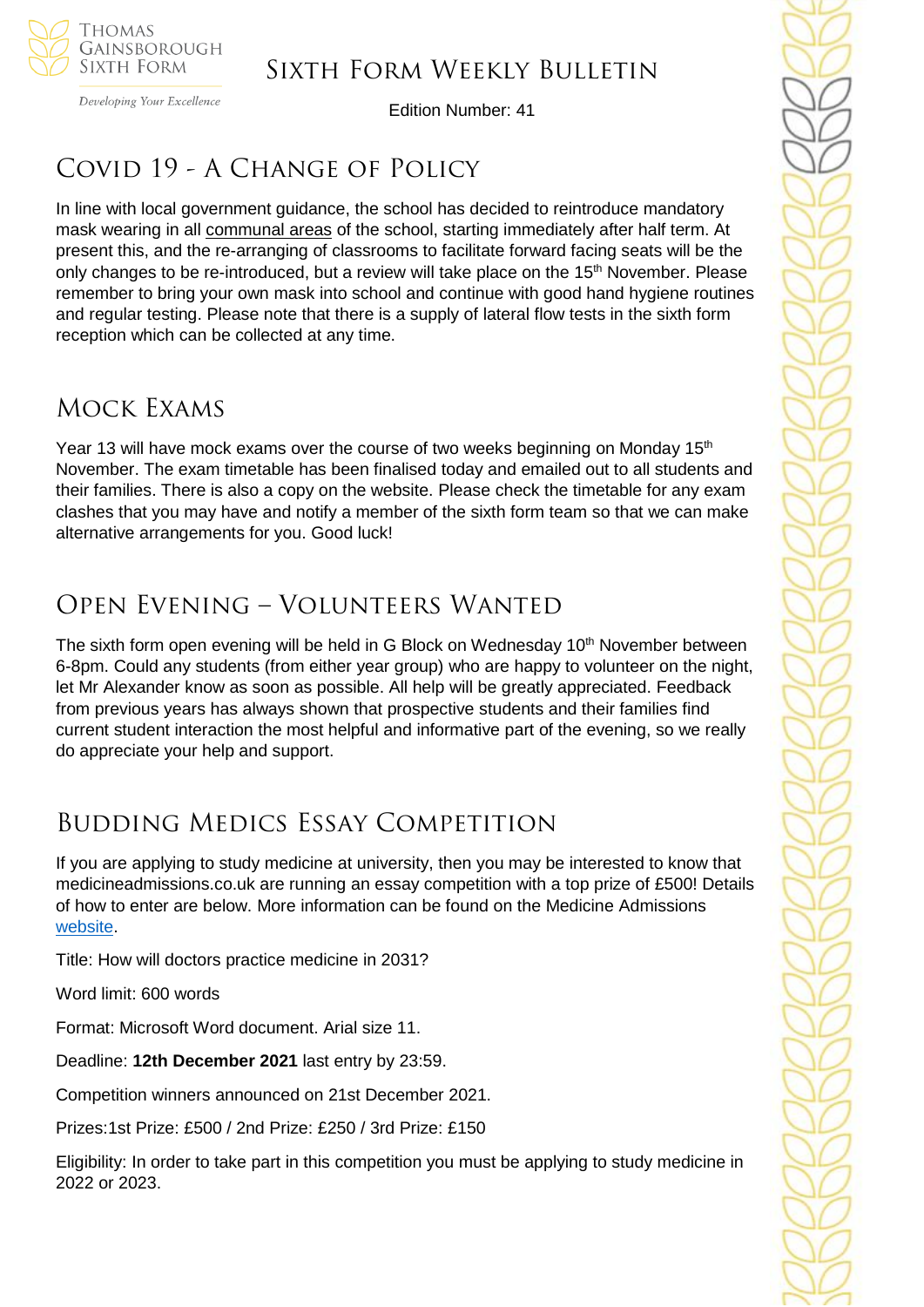

Developing Your Excellence

Edition Number: 41

# TED TV of the Week

**Are we in control of our decisions?** With Behavioural economist Dan Ariely. [Click here](https://www.ted.com/talks/dan_ariely_are_we_in_control_of_our_own_decisions) to watch.

# University News

Access Net Sixth Form's weekly bulletin, packed with links to open days, lectures and opportunities right [here.](https://us5.campaign-archive.com/?u=8dedc07ce580600fe618f38c3&id=4a19dae021&e=5eb29481e7)

#### **Preparing for Medicine**

Applications for Preparing for Medicine (previously Medical Aspirations) are now open for 2022-23. This programme supports aspiring medics in Year 12. It includes a two-night residential, work experience at a GP surgery (subject to availability), application support and much more. Participants are guaranteed an interview to study medicine at UEA – providing they meet the minimum course entry requirements – as well as the chance to win a scholarship. The deadline for entries is **25 November 2021**. I have attached a poster so please do promote this opportunity to your students. For full details visit: [Preparing for](https://www.uea.ac.uk/study/information-for/teachers/services-for-schools/year-12-13/on-campus/preparing-for-medicine)  [Medicine.](https://www.uea.ac.uk/study/information-for/teachers/services-for-schools/year-12-13/on-campus/preparing-for-medicine)

#### **UEA Open Day**

We are very excited to be welcoming students and their families back to campus for an inperson Open Day this **Saturday 23 October**. There's still time for your students to register at [www.uea.ac.uk/opendays.](file://///tgs-sr-data/Staff%20Shared/Sixth%20Form/Admin/Weekly%20Bulletin/www.uea.ac.uk/opendays) Our next open day will take place on **Saturday 20 November**.

#### **Harper Adams University - University Unwrapped - What it is, who can go and what you do! (1 day)**

Join us to learn all about the initial stages of starting your university journey. This virtual session will explore various topics around the basics of `University`, which will give you some answers that you might need in making your steps to Higher Education as smooth as possible.

Opportunity Link:<https://www.s4snextgen.org/Opportunities/View/id/2208>

Application Deadline: **02/11/2021**

#### **Harper Adams University - University Unwrapped. Exploring your choices and writing a personal statement. (1 day)**

Join us to learn all about the initial stages of starting your university journey. This virtual session will explore your choice options for degree courses. We will talk you through searching through UCAS and give you tips for writing your personal statement.

Opportunity Link:<https://www.s4snextgen.org/Opportunities/View/id/2209>

Application Deadline: **04/11/2021**

### **Virtual Higher Education Expo – 24th Nov – 11am – 6pm**

Universities taking part include – Newcastle, Cardiff, Swansea, Lincoln Plymouth, Reading, Surrey, Staffordshire, Portsmouth and University for the Creative Arts. Register [here](https://ukhex.vfairs.com/en/register?utm_source=https%3a%2f%2fschools.tecl.co.uk%2feducationcompany5lz%2f&utm_medium=email&utm_campaign=UKHEX+-+Email+1+-+September+2021&utm_term=Your+invitation+to+the+Virtual+UK+Higher+Education+Expo+-+24th+November+2021+&utm_content=4907216&gator_td=fUqJdhRw7MVIlPiB19RyeIo12X5A2utf%2bMM0T3XBusxDT87eCf15vasXf9NkU2ddNg%2fMyKlZSWXIPNMc7xHtce0dLfnMNKa%2bW%2f9AOji9srvXT9znGno3qF%2bCbNUs7r0SxoATlV6mYRLqMTtpEd3Vl%2f0J43OPjRXEeB5DUuZhBPDg6ysIcp7RVBBbQgupKFO6yKu8dErJatDTxIVJ0AIKpg%3d%3d) now!

#### **Taster Lectures**

• **November 2 @ 11:15 - 12:15** COP26 Economics: Economists vs. Humans - UEA (KS4 & KS5) Find out [more](https://channeltalent.us10.list-manage.com/track/click?u=145837fa6843e0c349598322a&id=9c7d5046ad&e=ba0e9a2959) »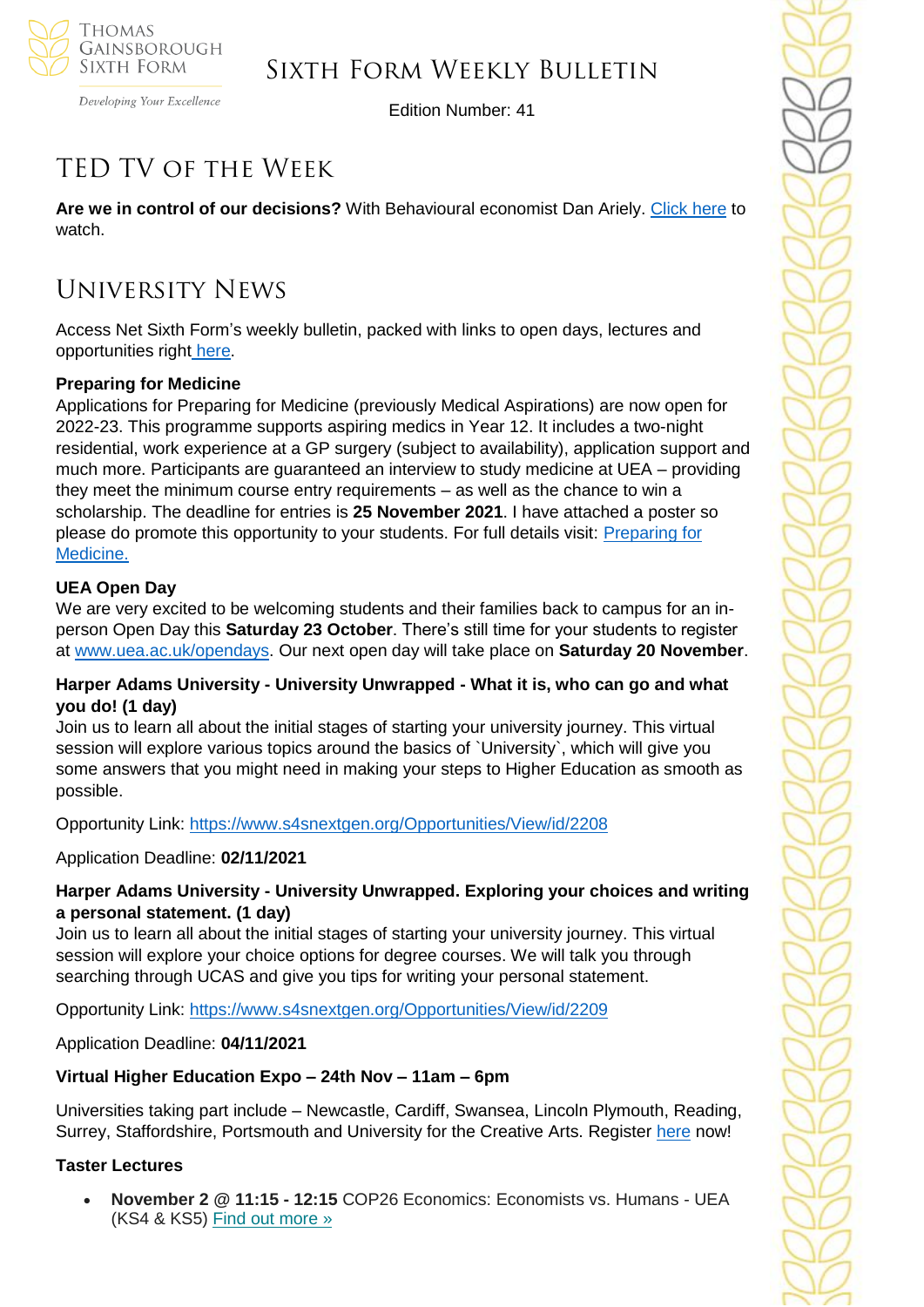

Developing Your Excellence

Edition Number: 41

- **November 3 @ 11:15 - 12:15** insight4me Economics: Externalities & Government Intervention with UEA & Nottingham (KS5) Find out [more](https://channeltalent.us10.list-manage.com/track/click?u=145837fa6843e0c349598322a&id=012ab5d091&e=155232616c) » **[UPDATED]**
- **November 3 @ 12:45 - 13:45** History: Why Did Alternatives to Appeasement Fail? British Foreign Policy, 1935-39 - Goldsmiths (KS5) Find out [more](https://channeltalent.us10.list-manage.com/track/click?u=145837fa6843e0c349598322a&id=0850013119&e=155232616c) »
- **November 4 @ 14:15 - 15:00** COP26 Responsible Business & Marketing Creating Sustainable Futures - UEA (KS4 & KS5) Find out [more](https://channeltalent.us10.list-manage.com/track/click?u=145837fa6843e0c349598322a&id=5e38111980&e=ba0e9a2959) »
- **November 8 @ 10:30 - 11:15** COP26 International Development: Justice & Climate Change - UEA (KS4 & KS5) Find out [more](https://channeltalent.us10.list-manage.com/track/click?u=145837fa6843e0c349598322a&id=7e4fcd1797&e=ba0e9a2959) »
- **November 9 @ 13:00 - 14:00** COP26 Critical Thinking: Preferred Futures Societies, Education & Economies - UEA (KS4 & KS5) Find out [more](https://channeltalent.us10.list-manage.com/track/click?u=145837fa6843e0c349598322a&id=5abd931332&e=ba0e9a2959) »
- **November 10 @ 10:30 - 11:15** COP26 Humanities: Researching Weather, The Environment & Climate Change - UEA (KS4 & KS5) Find out [more](https://channeltalent.us10.list-manage.com/track/click?u=145837fa6843e0c349598322a&id=ff697516d5&e=ba0e9a2959) »
- **November 10 @ 16:00 - 17:00** Art/Art History: What is Creativity & How Do I Get It? Workshop - Reading (KS5) Find out [more](https://channeltalent.us10.list-manage.com/track/click?u=145837fa6843e0c349598322a&id=248c59e4fe&e=155232616c) » **[NEW]**
- **November 11 @ 10:30 - 11:15** COP26 Responsible Business & Marketing Creating Sustainable Futures - UEA (KS4 & KS5) Find out [more](https://channeltalent.us10.list-manage.com/track/click?u=145837fa6843e0c349598322a&id=2bb2ff4597&e=ba0e9a2959) »
- **November 11 @ 12:45 - 13:25** COP26 History: COP in Context A Historian's Guide to Diplomacy - UEA (KS4 & KS5) Find out [more](https://channeltalent.us10.list-manage.com/track/click?u=145837fa6843e0c349598322a&id=44cc570dc5&e=ba0e9a2959) »
- **November 12 @ 10:30 - 11:00** COP26 Psychology: Climate Change & Behaviour Change - UEA (KS4 & KS5) Find out [more](https://channeltalent.us10.list-manage.com/track/click?u=145837fa6843e0c349598322a&id=477a8837c2&e=ba0e9a2959) »
- **November 15 @ 11:20 - 12:20** History: Opium War & The Making of Modern China Warwick (KS5) Find out [more](https://channeltalent.us10.list-manage.com/track/click?u=145837fa6843e0c349598322a&id=b10c8a712c&e=155232616c) »
- **November 17 @ 14:15 - 15:15** History: The Path to Independence in India Goldsmiths (KS5) Find out [more](https://channeltalent.us10.list-manage.com/track/click?u=145837fa6843e0c349598322a&id=21380843d7&e=155232616c) »
- **November 22 @ 15:35 - 16:20** Music: Music in Environmental Action Tutorial Sheffield (KS5) Find out [more](https://channeltalent.us10.list-manage.com/track/click?u=145837fa6843e0c349598322a&id=b21e46f2ac&e=ba0e9a2959) »
- **November 29 @ 09:10 - 10:10** History: Why Did It Take So Long For Women To Get The Vote? - Warwick (KS5) Find out [more](https://channeltalent.us10.list-manage.com/track/click?u=145837fa6843e0c349598322a&id=eb231b9089&e=155232616c) »
- **December 1 @ 16:15 - 17:15** History: The Unexpected History of the Pink Pound Goldsmiths (KS5) Find out [more](https://channeltalent.us10.list-manage.com/track/click?u=145837fa6843e0c349598322a&id=0289b66ae9&e=155232616c) »

### **Speakers for Schools Live Broadcasts**

#### **Tues 2 nd November 10-10:45am - Work/Life Broadcast: Alex Holmes, Deputy CEO, The Diana Award**

We are delighted to be hosting our first Work/Life Campaign Broadcast with Alex Holmes. Deputy CEO, The Diana Award. Alex will be speaking about his journey turning the pain of bullying into a passion and purpose, the impact of bullying on a person's mental health, how to ensure your school is bully-free and how to help a friend who is being bullied. Click [here](https://forms.office.com/r/cFkVGkW08D) to register

#### **Wed 3 rd November 10-10:45am - Work/Life Broadcast: A conversation about wellbeing with Baroness Mary Goudie, Life Peer and Campaigner, House of Lords and Dr Jennifer Dixon, CEO, The Health Foundation**

We are delighted to be joined by Baroness Mary Goudie, Life Peer and Campaigner, House of Lords & Dr Jennifer Dixon, CEO, The Health Foundation who will be speaking about the work that they do to support people's wellbeing. They are both looking forward to answering your questions. Click [here](https://forms.office.com/r/k5QvKvnbkb) to register

#### **Tues 9 th November 10-10:45am - Work/Life Broadcast: Phoebe Barter, Group Brand Management Director, Barclays and Barclaycard**

We are looking forward to hosting a Work/Life Campaign Broadcast with Phoebe Barter, Group Brand Management Director, Barclays and Barclaycard. As a full-time working mum in the city, maintaining a work/life balance is really important to Phoebe. During this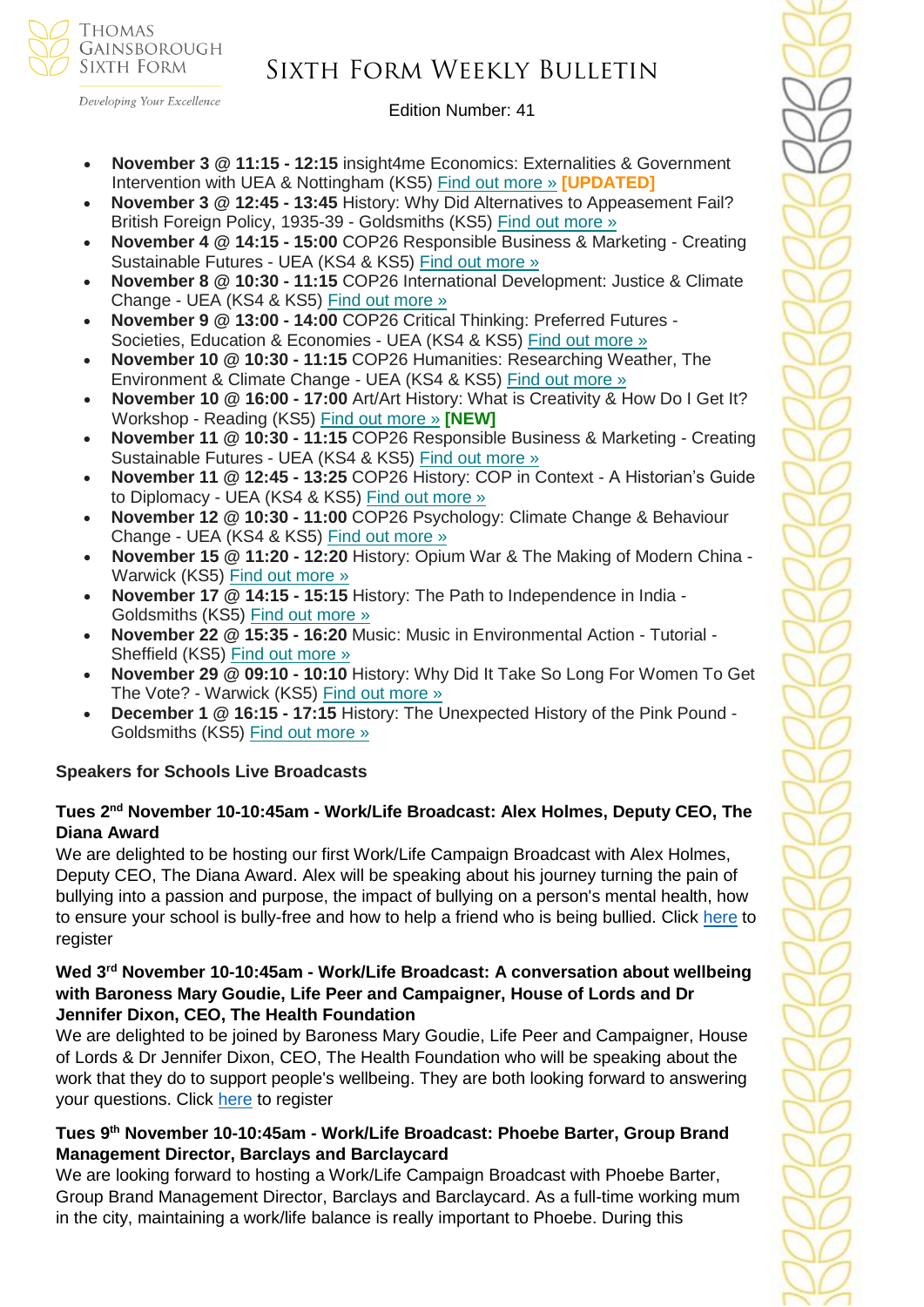

lumber: 41

broadcast, you will learn about importance of perseverance and Phoebe's tips on how to maintain a good work/life balance at school. Click [here](https://forms.office.com/r/dgX6BtWuaP) to register

#### **Tues 9 th November 2-2:45pm - Careers in the tech industry with Lady Nicola Mendelsohn, Vice President for EMEA, Facebook**

Did you enjoy our Predict 21' Campaign Broadcasts? Do you want to learn even more about working in the tech industry? We are excited to be joined by Lady Nicola Mendelsohn, Vice President for EMEA, Facebook! Lady Mendelsohn will be speaking about what excites her most about her career and will be reflecting on the rapid changes taking place in technology and the changing job market. Click [here](https://forms.office.com/r/H7KKKaARtt) to register

# Careers News

### **Employer Workshops**

We are running employer workshops every fortnight during lunchbreak to introduce students to a wide variety of employers and job opportunities in different sectors. Please encourage your young person to keep an open mind and sign up to the following events through their tutor.

#### **Tuckwell Group – Thurs 4 th Nov**

Discover the varied and exciting opportunities within this growing Agriculture Machinery company for more information see their website [here](https://www.tuckwells.com/tuckwell-careers/)

#### **Birkett Long Solicitors – Fri 19th Nov**

Do you know what a solicitor does? If you are interested in becoming a lawyer in the future, or are curious about what they do, please come along and listen to this employer workshop and hear from a partner at the firm, what it is like to work in this diverse and interesting field.

### **Suffolk Police – Fri 3rd Dec**

Find out about the many roles within the police force, what you can do to prepare for your application and what skills and qualities they are looking for.

### **Teledyne e2V (Technology and Engineering) – Thurs 16th Dec**

Jude Worley from Teledyne in Chelmsford will discuss what the company does and the different roles available within this international company.

### **Royal Navy – Weds 12th Jan**

CPO Tony Allan and CPO Ian Lamb will taking students in Years 10-13 through the variety of positions and roles in the Royal Navy and the skills and attributes they are looking for when recruiting for these roles.

### **Stoke By Nayland Golf Club – Thurs 27th Jan**

Peter Osborne will share with him the variety of jobs available within the hospitality industry and our very own Mrs Alston will share her experiences of working in the industry before transitioning to teaching.

### **Careers Web Page**

For a full list of companies that offer virtual work experience in a number of different sectors please see the "Careers" page of the school website [here](https://tgschool.net/careers) .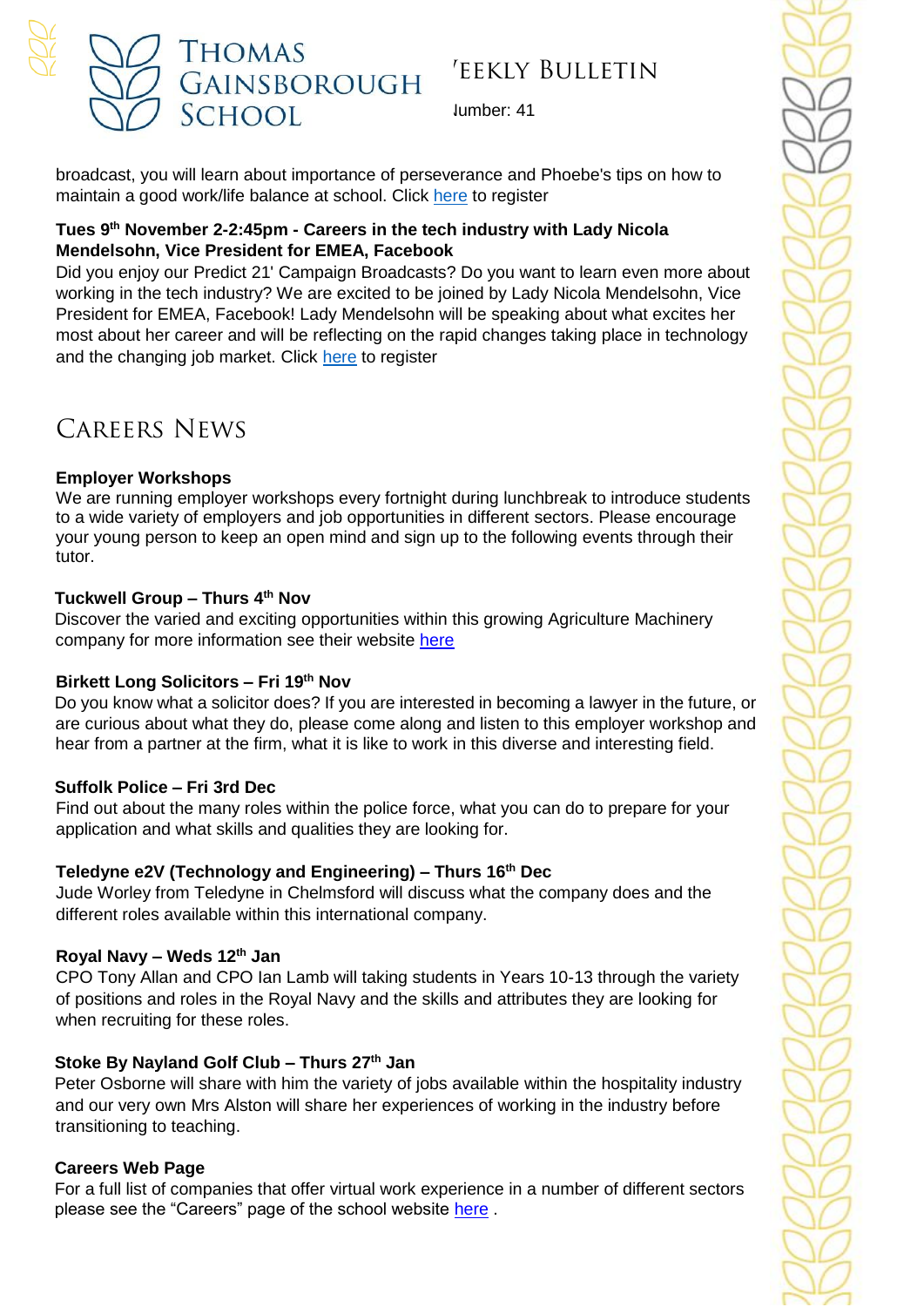

#### Developing Your Excellence

## Sixth Form Weekly Bulletin

Edition Number: 41

#### **Virtual Work Experiences – Speakers for Schools**

Speakers for Schools have a range of opportunities with different green/sustainable themes. For any young people looking for an opportunity to understand what working in the field of climate change looks like, this could be an amazing chance.

- [SSE](https://www.s4snextgen.org/Opportunities/View/id/2250) A twilight session, **4 – 5.30pm, 1st November**. AB Sugar A one day experience, 18th November. With COP 26 coming up this event will provide a chance to learn more about ensuring a sustainable future and safeguarding rural communities. Closing date to apply 20th October. **Closing date, 25th October**
- [Amey](https://www.s4snextgen.org/Opportunities/View/id/2189) A one day event, **16th November**. The opportunity to work as a team to design and deliver a sustainable rail project. **Closing date, 31st October.**
- AB [Sugar](https://www.s4snextgen.org/Opportunities/View/id/2222) A one day experience, **18th November**. With COP 26 coming up this event will provide a chance to learn more about ensuring a sustainable future and safeguarding rural communities. **Closing date, 20th October**.
- [High](https://www.s4snextgen.org/Opportunities/View/id/2192) Tide A three day event 7 **9th December**. A chance to learn about multiple sectors and understand more about sustainability and what you as an individual can do to make a difference. **Closing date, 7 th November**.

#### **Flagship Group – Solving the housing crisis in the East of England (1 day):**

At Flagship Group we value and invest in our staff so they can grow and develop to be the best they can at what they do. We are constantly looking to grow our own talent and inspire our future workforce by showcasing the diverse work we do for individuals, families and communities we serve.

Opportunity Link: <https://www.s4snextgen.org/Opportunities/View/id/2084> Application Deadline: **22/10/2021**

#### **Launchpad Academy Insight Day (1 day):**

Come and spend a day with a fully virtual business that helps agencies to grow. We`re looking to help people that are curious about entrepreneurship and want to see if it could be a good fit for you. On the day, you will learn how we manage our community and keep people engaged, and how we operate and communicate as a team. Opportunity link: <https://www.s4snextgen.org/Opportunities/View/id/2039> Application Deadline: **29/10/2021**

#### **Net Zero – 28th - 30th October**

View the sessions from Futures Forum, a virtual event for students interested in hearing about offshore wind and world of careers available in renewable energy. Click here for [more](https://www.youtube.com/playlist?list=PLI7uPDGPOL43bdiYSr6kfajLL2PnS-DGG) [info](https://www.youtube.com/playlist?list=PLI7uPDGPOL43bdiYSr6kfajLL2PnS-DGG)

#### **Insight Events: Becoming a Barrister**

We are delighted to host several Insight Events this term, offering a brilliant opportunity to hear from practising barristers and judges about their journey to the Bar. Join these Q&A panel events to ask questions and learn more about your prospective career. Open to Years 12 and 13.

The events are free to attend and the Joint Inns of Court and Insight Online will be held virtually via zoom. Insight Liverpool, Birmingham and Brighton will be held in person. Further information and registration for these events can be found [here.](https://www.innertemple.org.uk/becoming-a-barrister/how-to-get-involved/insight-events/)

Alternatively, you can use the below links to sign up for each event. We have 4 upcoming Insight Online events this term:

Insight Online - **21 October, 6-8pm** – Sign up here: [https://innertemple.typeform.com/to/S2CfeDPV](http://purepotential-mail.org/_act/link.php?mId=P923857114982861196941494zzzzz64b5f553a457813351bc5d87a56f315acbae69a4b1c2f798408e6f781a0f330a2c&tId=329281259) Insight Liverpool - **26 October, 6-8.30pm** – Sign up here: [https://innertemple.typeform.com/to/Z0gMVid3](http://purepotential-mail.org/_act/link.php?mId=P923857114982861196941494zzzzz64b5f553a457813351bc5d87a56f315acbae69a4b1c2f798408e6f781a0f330a2c&tId=329281260)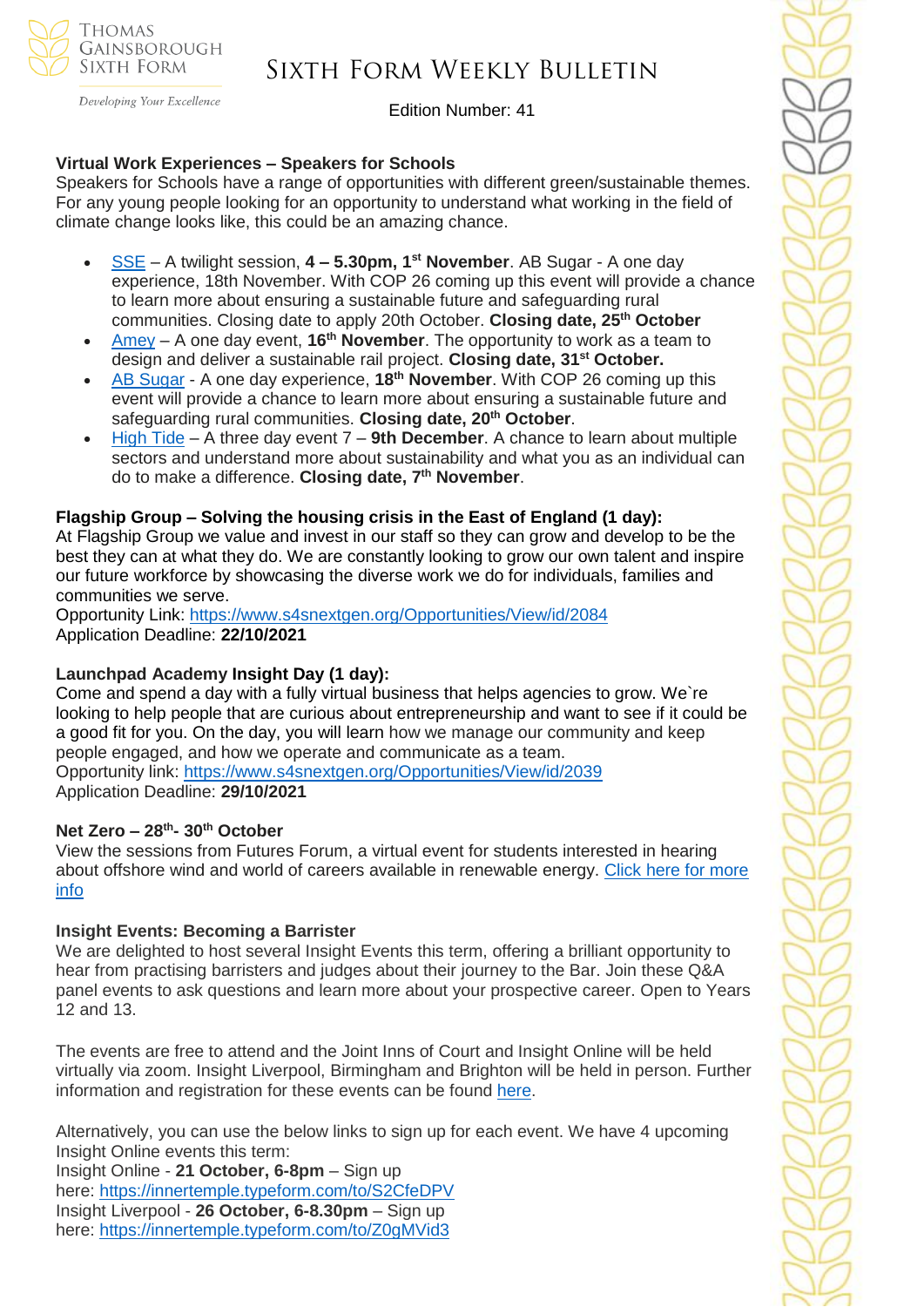

Developing Your Excellence

Edition Number: 41

Insight Birmingham - **2 November, 6-8.30pm** – Sign up here: [https://innertemple.typeform.com/to/gfkan0GO](http://purepotential-mail.org/_act/link.php?mId=P923857114982861196941494zzzzz64b5f553a457813351bc5d87a56f315acbae69a4b1c2f798408e6f781a0f330a2c&tId=329281261) Insight Brighton - **9 November, 6-8.30pm** - Sign up here: [https://innertemple.typeform.com/to/qo5BiczE](http://purepotential-mail.org/_act/link.php?mId=P923857114982861196941494zzzzz64b5f553a457813351bc5d87a56f315acbae69a4b1c2f798408e6f781a0f330a2c&tId=329281262)

#### **Discovery Day for Schools Online – Friday 29th Oct, 4-7pm**

Join us for our upcoming online Discovery Day! The Inner Temple are pleased to host another Discovery Day for Schools - taking place online on Friday 29 October 4-7pm (virtual doors open 3.45pm)

The event includes:

- Q&A panel discussion on progression to and life at the Bar
- Interactive workshop looking at a variety of legal exercises to give you an insight into being a barrister.

It is a brilliant opportunity to learn from practitioners in the industry, and ask the burning questions you have on the realities of being a barrister. The event is free to attend and it will be held online via Zoom. Sign up [here.](https://innertemple.typeform.com/to/F9DtoP57)

#### **UCL immersive weekend experiences - Law, Business and Politics**

Learn from top criminal barristers, investment bankers, MPs, management consultants, corporate lawyers, United Nations staff and more. Students can attend in-person at UCL or live online.

[Accountancy](https://investin.us6.list-manage.com/track/click?u=42ef3d3a89e86b8375cadb9aa&id=50fbdc8789&e=894e4199ae)**:** Discover offshore tax and forensic accounting [Entrepreneurship](https://investin.us6.list-manage.com/track/click?u=42ef3d3a89e86b8375cadb9aa&id=33b53e1e98&e=894e4199ae)**:** Design a business strategy to rapidly grow a company [Environmentalism](https://investin.us6.list-manage.com/track/click?u=42ef3d3a89e86b8375cadb9aa&id=2d29b2354b&e=894e4199ae)**:** Create a futuristic, eco-friendly transport system [International Development](https://investin.us6.list-manage.com/track/click?u=42ef3d3a89e86b8375cadb9aa&id=a0cac68923&e=894e4199ae)**:** Experience a climate change summit [Investment Banking](https://investin.us6.list-manage.com/track/click?u=42ef3d3a89e86b8375cadb9aa&id=e39aef2961&e=894e4199ae)**:** Trade the stock market alongside City bankers [Law](https://investin.us6.list-manage.com/track/click?u=42ef3d3a89e86b8375cadb9aa&id=15cecd425b&e=894e4199ae)**:** Experience a live murder trial with top barristers [Management Consultancy](https://investin.us6.list-manage.com/track/click?u=42ef3d3a89e86b8375cadb9aa&id=4304ae2fdb&e=894e4199ae)**:** Help a company go zero-carbon [Marketing](https://investin.us6.list-manage.com/track/click?u=42ef3d3a89e86b8375cadb9aa&id=bea59f6e1f&e=894e4199ae)**:** Rescue your client from a rapidly-escalating PR disaster [Politics](https://investin.us6.list-manage.com/track/click?u=42ef3d3a89e86b8375cadb9aa&id=377be42c59&e=894e4199ae)**:** Debate with former MPs in a simulated House of Commons

**The school has 8 licenses to hand out FREE OF CHARGE to keen students who meet the Bursary requirements stated [here](https://investin.org/pages/bursaries) however even if you don't meet the requirements please get in touch with Mrs Osborne to register your interest [\(kosborne@tgschool.net\)](mailto:kosborne@tgschool.net)** 

[Informed](https://outlook.office.com/mail/inbox/id/AAQkADllY2M0NTlkLWZiMmYtNDcwNy1iZDFhLTQ0YzllNjA2ZDA3YQAQAGdzf%2BQmjyFCldEU6m%2Fk5C4%3D#x_Informed-Futures) Futures: An online event for students and their parents or carers to grow their knowledge about university.

Target Medicine [Mentoring](https://outlook.office.com/mail/inbox/id/AAQkADllY2M0NTlkLWZiMmYtNDcwNy1iZDFhLTQ0YzllNjA2ZDA3YQAQAGdzf%2BQmjyFCldEU6m%2Fk5C4%3D#x_Target-Medicine-Mentoring-Scheme-2022) Scheme: A year-long programme for Year 12 students with the aspiration to study medicine.

**Current Apprenticeship Opportunities**

West Suffolk College - [Apprenticeship Vacancies](https://apprenticeships.wsc.ac.uk/) Colchester Institute - [Apprenticeship Vacancies](https://www.colchester.ac.uk/apprenticeships/vacancies/) Apprenticeships New Anglia - [Apprenticeship vacancies](https://www.apprenticeshipsnewanglia.co.uk/) Government Official Search - [Apprenticeship Vacancies](https://www.gov.uk/apply-apprenticeship)